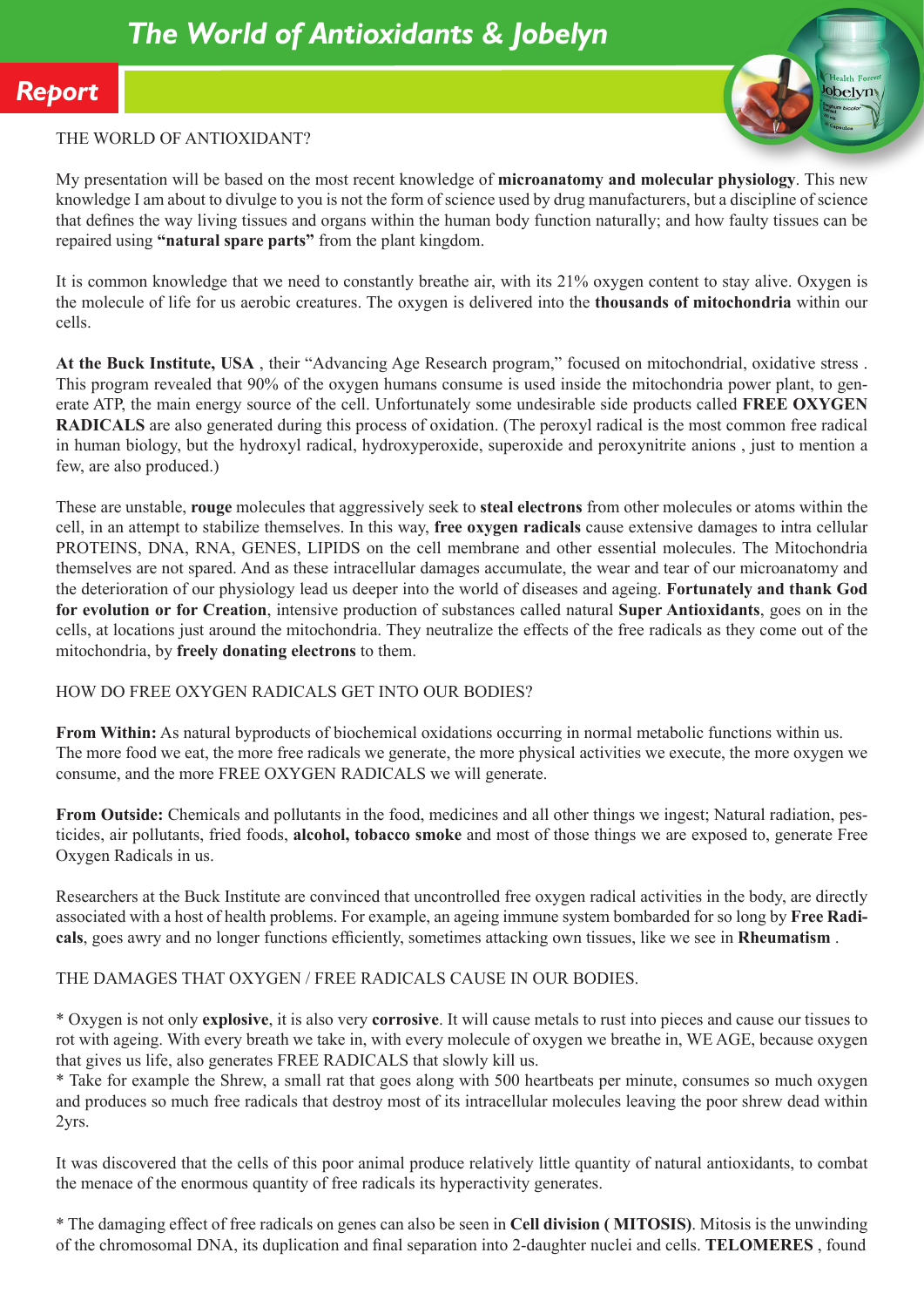

at the end of each chromosome, ensure that DNA is accurately copied, each time the cell divides. Under natural conditions, with free radicals expressing their usual destructive effect, Telomeres progressively grow shorter with every cell division until they become so short that accurate division can no longer take place and the cell dies.

The explanation for this can be found in a group of enzymes called Reverse Transcriptases (**Telomerase**), which govern the activities of the Telomeres. The Telomerases manufacture the Telomeres and stick them to the ends of the chromosomal DNA.

The GENE for Telomerase production is present in all human cells. Scientists have now confirmed that uncontrolled bombardment of this gene by **free radicals** decreases production of Telomerase as we age. With time, Telomere production also decreases and the cells unable to divide accurately, malfunction, age and gradually die.

\* Forensic Pathologist Dr. Dick Shepherd of a Pathology unit in London has identified and documented the numerous signs of oxygen damage in our organs and tissues. In the lungs the damages caused by **tobacco smoke and air pollutants** have been documented; the **arteriosclerotic plaque deposits** within the aorta and large arteries are clearly demonstrable. The plaques result mainly from oxidation of the LDL-cholesterol materials deposited within the endothelium of the arteries.

NEW LASER SCANNING MICROSCOPE reveals it all!

1. **The brain** is 2% of the whole body mass but uses a whopping 20% of the oxygen consumption of the whole body, with dire consequences. A young brain seen through **the new laser scanning microscope** glows with huge numbers of mitochondria, but as we age, the enormous quantity of free radicals ( mostly peroxynitrite anions ) produced by the huge energy demand of the brain, begin to destroy the mitochondria, the genes and neurons. One by one the glowing mitochondrial batteries fade and fail, and so do our brain cells. Our memories become impaired, our thinking becomes confused, and our movements become weird as we age. These degenerative damages in the brain are found mostly in the neurons that control movement. Alzheimer's disease, Parkinson's disease, and neuro-degenerative diseases are reaching epidemic levels in the world, no thanks to consumption of substances that generate superfluous quantity of free radicals.

2. Thousands of mitochondria packed into the proximal section of the sperm's tail, glow under the laser-scanning microscope. They power the propulsion of the sperms towards the ova, which is also densely packed with mitochondria. As we age, the density of the mitochondria in both cells diminish concurrent with their diminishing fertility qualities. Scientists now believe that the tightly packed mitochondria in the sperm cells and ova generate such huge quantity of free radicals, that in turn cause the destruction of the mitochondria, as well as the mutations on the genes within the cells themselves. In many double blind clinical trials, anovulatory conditions have been reversed after administration of potent Antioxidants through period of 3 to 6 months.

Here are just a few of the many diseases and disorders in which free oxygen radicals have been implicated.

Age Spot, **Ageing, Allergies, Alzheimer's Disease,** Angina, Arthritis, Asthma, Arteriosclerosis, Bleeding Gums, **Cancer, Cataracts,** Circulation Problems, Cirrhosis, **Diabetes Type II,** Dry Skin, Fatigue, Hay Fever, Heart Attacks, Hemorrhoids, Hypertension, Inflamed Tissues- Jet Lag- **Kidney Damage, Leukemia Liver Damage, Male Sexual Inadequacy, Memory Loss,** Menstrual Disorders **Migraine Headaches, Multiple Sclerosis, Night Blindness, Parkinson's Disease, Phlebitis, Prostate Problems- Psoriasis, Retinopathy Rheumatism, senility, Skin Cancers, Varicose Veins, Wrinkling of the Skin** and the list could go on and on.

If free radicals are the main reason why we age, then perhaps we should be looking at ways to reduce the amount of free radicals we produce and find ways of introducing more Antioxidants into our system.

NATURAL PROTECTION AGAINST INTERNALLY GENERATED FREE RADICALS.

The break-through that caused medical scientists really to look seriously at FREE OXYGEN RADICALS, was the astonishing discovery that the body produces large quantities of substances called super antioxidants to neutralize the dangerous FREE RADICALS .

1. **SuperOxide Dismutase (SOD)** is one of the super antioxidants or super FREE RADICAL SCAVENGERS which convert the FREE RADICALS into Hydrogen Peroxide.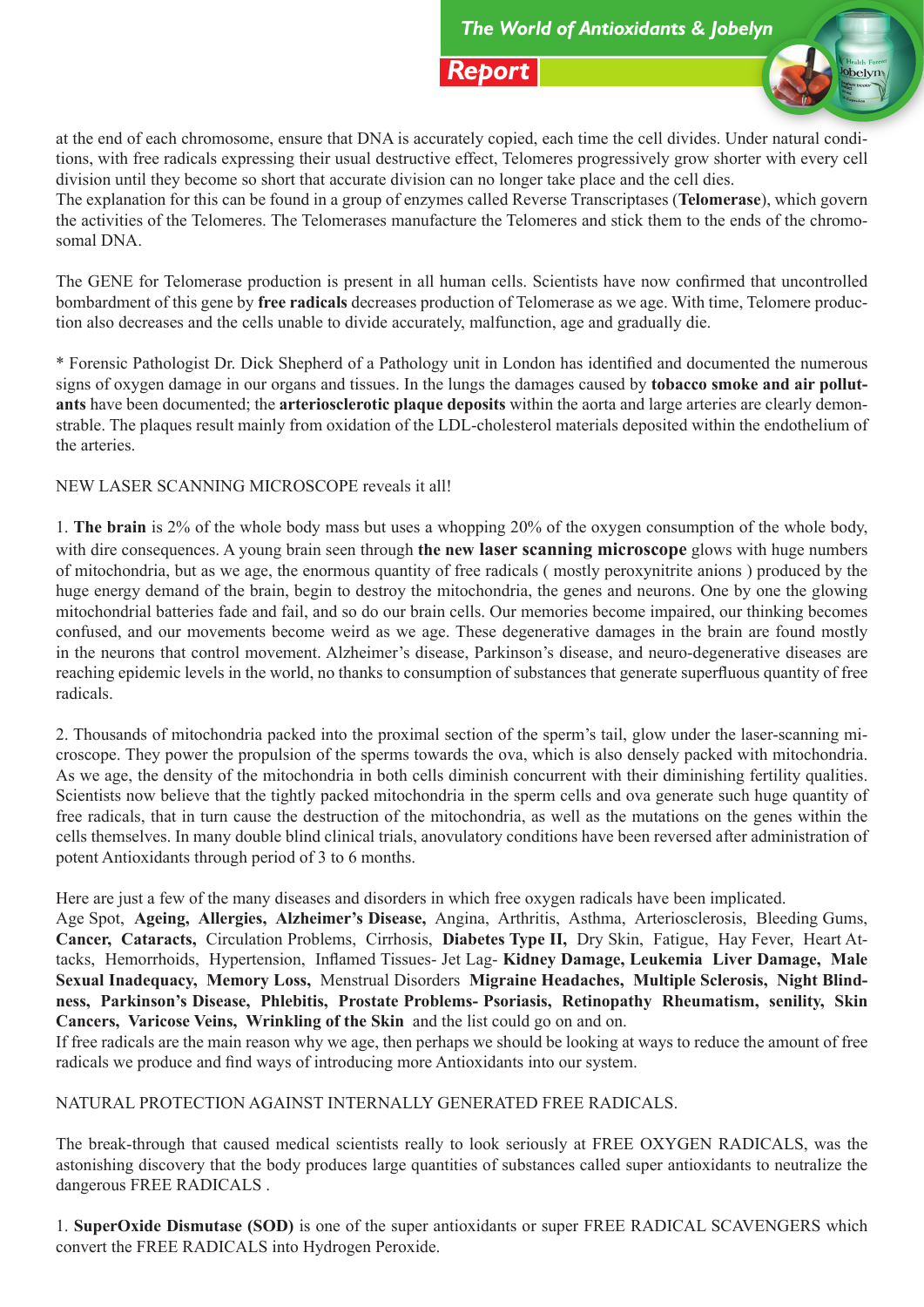

2. CATALASE and GLUTATHIONE PEROXIDASE are the other super antioxidants that reduce the hydrogen peroxide to water.

3. So it seems that as long as our cells manufacture enough **natural super antioxidants** to mop up the free radicals, everything progresses, as planned by the genes. We grow from childhood, through adolescence to adulthood stronger and stronger. But as we grow bigger and eat more, our cells produce more and more free radicals **that escape capture**  by the natural intracellular anti-oxidants. It is these free radicals that destroy our cells, our mitochondria, our genes, our DNA, RNA and LIPIDS on the cell membrane, **forcing ageing and diseases on us**.

4. The Bats and Birds that eat a lot, fly a lot and make lots of noise, thus generate a lot of free radicals have also evolved to survive for as long as 30 to 40 yrs, by manufacturing superfluous natural intracellular anti-oxidants.

# GENERATE LESSER FREE RADICALS AND LIVE HEALTHIER AND LONGER

1. The popular 2 mice experiment, clearly confirms the assertion. The white, fat mouse ate superfluously, generated lots of free radicals and died just before age 2yrs. The brown slim mouse ate minimally, generated lesser free radicals and lived on to the ripe age of 3 1/2 yrs.

2. To generate lesser free radicals, with the hope of living healthier and longer, one 42year- old male, Briton. Mr. Michael Young restrained his food intake to about 1500 calories of vegetarian based diet daily, with high fruit and vegetable content. After 3yrs on the program, he was recently examined at the Institute of Human Ageing in Liverpool University and hardly any degenerative disease of ageing was detected in him. Thanks to the minimal Free Radicals generated.

The people of old in the books of Daniel Chapt.1 claimed that Daniel fed on vegetables, fruits and water, while under King Nebuchadnezzar, who had earlier commanded that they should eat from the King's food table. After 10 days he was looking healthier and fitter than those that ate the ' medemedes' (the rich foods) from the King's kitchen. Of course the 'medemedes' generate more free radicals, while vegetables and fruits from the plant kingdom are loaded with antioxidants.

Digging into the archives, I discovered that a group of scientists led by Dr. Mrs. Ibiyeri Olatunji Bello of CMUL, with Drs Daniela Masayuki, Hara Masayuki, Russel Retirer from the University of Texas USA, under the auspices of the World Bank research fellowship grant in 1994, were able to establish, using animal experiments, that the rate of ageing & diseases could be reduced with less calorie (food) intake. Their research led them to conclusions that the more food the experimental animals consumed the more free radicals was generated within them. These free radicals were referred to as poisonous substances that damage the heart, lungs, brains and kidneys. The message they sent forth was, **" eat less and live longer"**, since all the animals fed on low calorie food value survived longer than those that ate superfluously.

5. **Faster heartbeats** result in **Faster production of free radicals** and shorter life span. While Slower heartbeats result in Slower production of free radicals and longer life span. Thus, the elephant with 30 heartbeats per minute lives for about 80yrs, while Harriet the tortoise with about 17 heartbeats per minute is still alive at 170yrs. In the animal Kingdom, longevity boils to the ability to generate lesser free radicals by any means. The same result can be achieved, if your cells could manufacture lots and lots of naturals antioxidants like the bats. Or you can simply consume lots of powerful antioxidants always, to mop up (scavenge) the multitude of free radicals that are always being formed in our cells.

## THE WORLD OF ANTIOXIDANTS

**Antioxidants** neutralize the activities of the dangerous and deadly **free oxygen radicals** . As earlier mentioned, when we are young and active, our cells produce sufficient natural anti-oxidants (SOD., CATALASE and GLUTATHIONE PEROXIDASE ETC.) In addition, we consume lots of antioxidants in the form of Vit. A (Beta carotene), Vit C; Vit E; Selenium, Lipioc acid, FRUITS and VEGETABLES, etc.

# **A predominantly** plant based diet **reduces the risk for development of several chronic diseases. It is often assumed that antioxidants contribute to this protection, but results with single antioxidants administered as supplements ( e.g. Vit. E alone ) quite consistently do not support any benefit.**

In the plant kingdom, plant polyphenols (TANNINS, FLAVONOIDS CATECHINS) are responsible for the antioxidant properties they possess. The better-known plant polyphenols with potent Anti-oxidant-properties are oligomeric and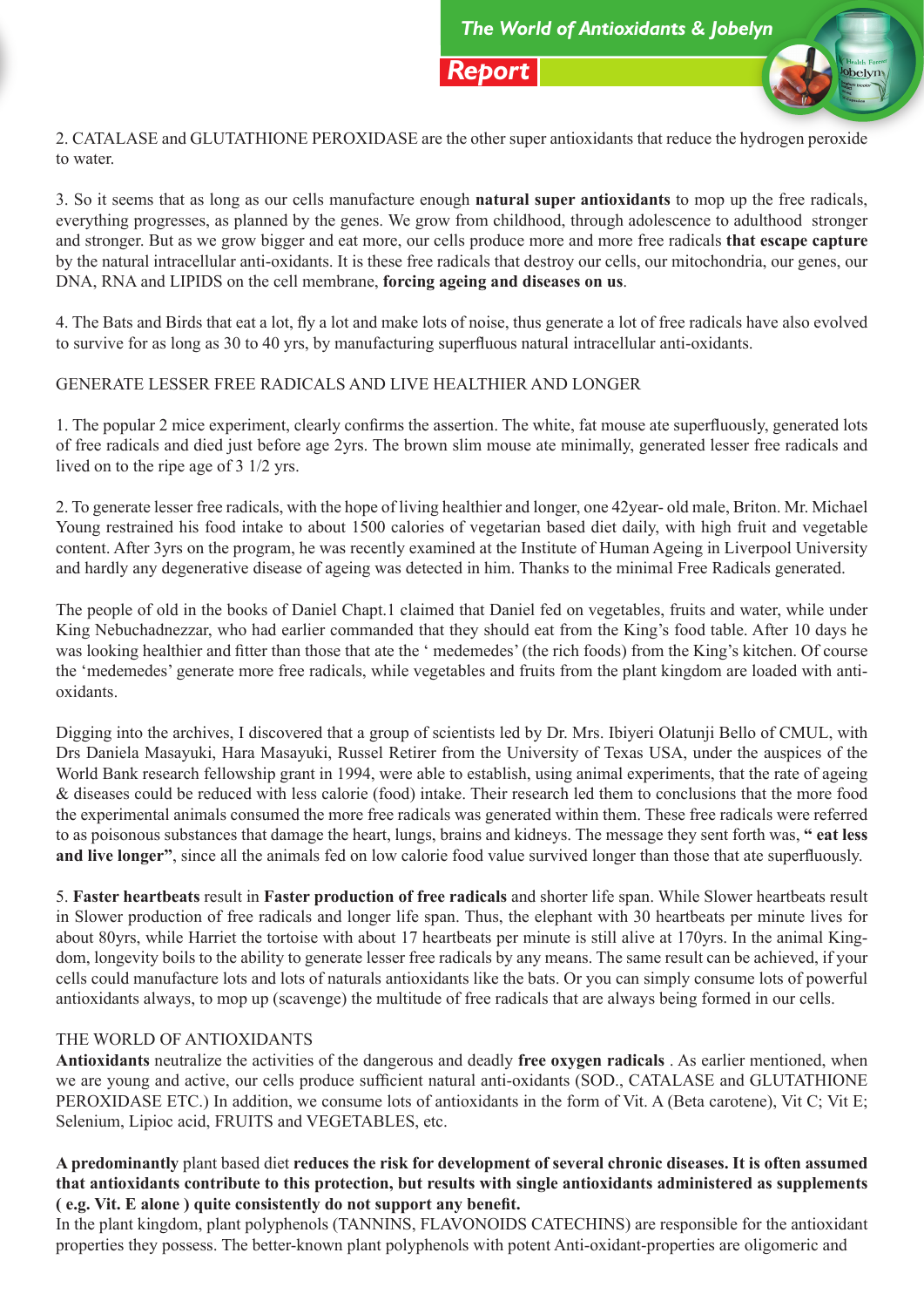

polymeric **Proanthocyanidins, Antho-cyanidins, Apigenidin, Proapigenidin,** (found in Jobelyn) and Resveratrol, (found in red wine). There are hundreds of antioxidant compounds in most plants, and the total antioxidant capacity of a given plant is the integrated action from different compounds within the plant, instead of that from a single compound.

**Processing, especially cooking of food**, is generally regarded as being destructive to antioxidant compounds. ll-documented studies on the potent antioxidant effects of plant polyphenols have been done in various Centers all over the world.

- \* The University of Bordeaux in France, (Prof. Jacques Masquelier)
- \* The Pasteur Institute also in France.
- \* Horphag Research Ltd. USA.
- \* The Huntington Institute USA.
- \* The Buck Institute in Novato, USA.,
- \* National Institute on Aging in Baltimore, MD; USA
- \* USDA Human Nutrition Research Centre on Aging -Tufts University Boston USA.
- \* College of Medicine University of Lagos. Idiaraba Lagos Nigeria.

PLANT POLYPHENOLS POSSESS AND EXHIBIT THE FOLLOWING PROPERTIES:

 anti-viral anti-allergic anti-platelet aggregation anti-inflammatory anti-carcinogenic anti oxidant properties

Hematinic properties.

The ability of plant polyphenols to exhibit these properties depend on the cumulative capacity of a product to scavenge free oxygen radicals. Plant polyphenols provide a diverse and complex supply of anti-oxidants to combat excessive free radical activity. There are seemingly limitless combinations of internal and external anti-oxidants to combat the myriads of free radical generated in the living cells.

The following values express the anti-oxidant activity or strength of a substance against a particular free radical anion.

1. Trolox Equivalent Antioxidant Capacity (TEAC). …………Trolox is an analog of Vit. E

2. Oxygen Radical Absorbance Capacity (ORAC) assay.

3. Total Antioxidant Capacity (TAC)

4. Anti-oxidant Capacity towards peroxyNitrite Radical (NORAC)

5. Anti-oxidant Capacity towards Hydroxyl Radical (HORAC)

**Many other rating values exist, but are used less frequently** 

MOST POWERFUL ANTI-OXIDANT.

Scientists at the Buck Institute USA, after realizing the unique properties of antioxidants in human and animal life, culminated their research work with the manufacturing of **the most powerful antioxidant** yet known to man; the mother of all anti-oxidants; the **real elixir of life, The Synthetic Catalytic Scavenger (SCS).**

It has so far been administered to **worms, mice, rats and guinea pigs**, and for the first time, in the history of the study of ageing, SCS was shown to directly increase the life span of an animal. **It will soon be tried on man.**

CLINICAL OBSERVATIONS ON THE USE OF ANTI-OXIDANTS: (Based on standard clinical, double blind tests)

1. Antioxidants have a dramatic affinity for vascular tissue and several clinical trial have confirmed their beneficial effects in treating vascular disorders like varicose veins, venous insufficiency, capillary fragility and Retinopathies. A double blind study of 50 patients with chronic venous insufficiency manifesting as varicose veins, revealed that antioxidants given for 4 weeks resulted in symptoms.

2. Management of cardiovascular diseases, Hypertension.

3. Control of LDL- cholesterol by inhibition of lipid peroxidation.

4. Selective cyto-toxicity for cancerous cells. Antioxidants have been shown to up- regulate the apoptosis - promoter genes in cancerous cells. Apoptosis means programmed cell death.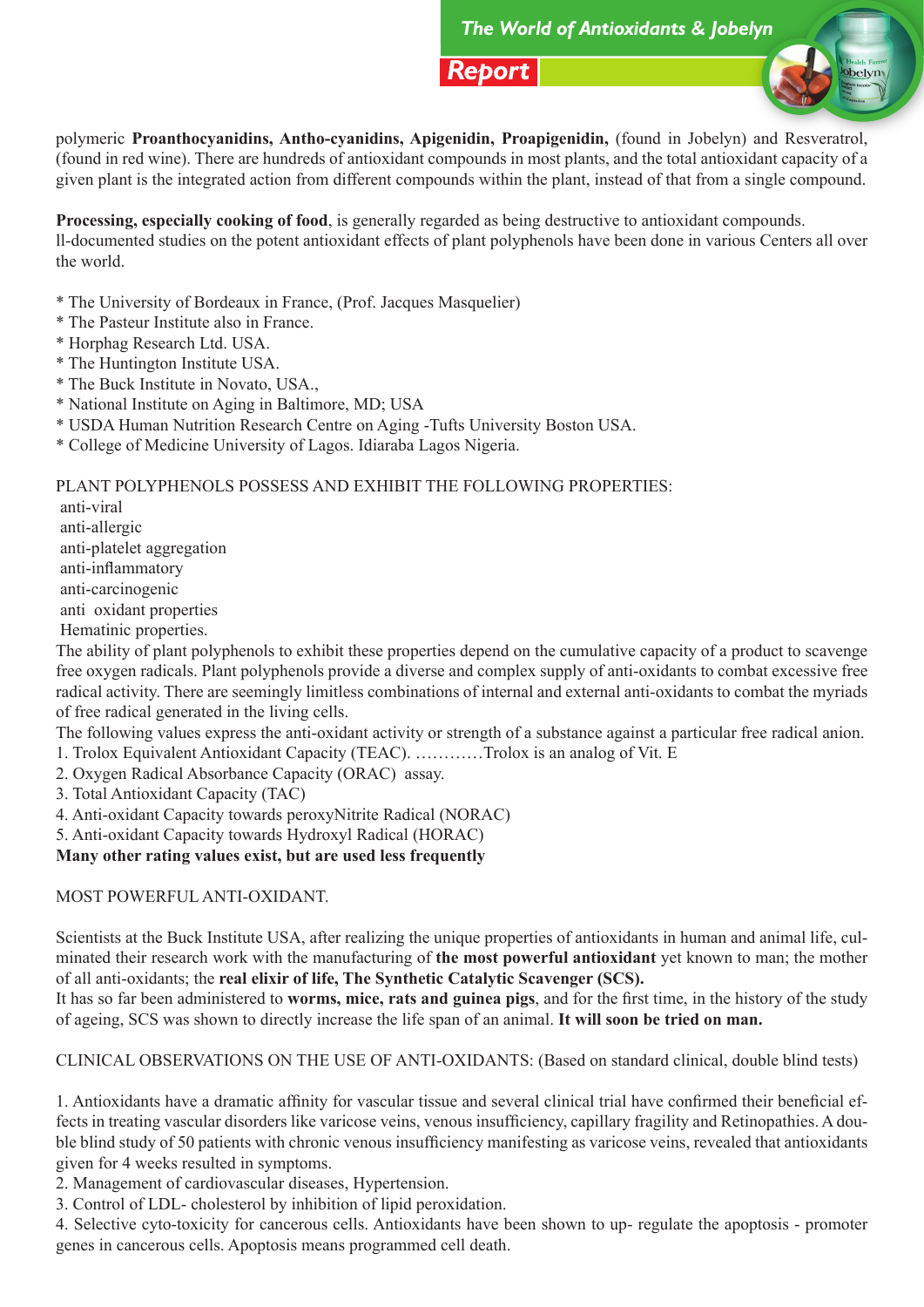

5. Inhibitory effect on HIV infection in vitro and in vivo. Recent research indicate that antioxidants express TAC-dependent suppression of HIV binding to chemokine receptors 2b, 3 and 5 found on immunocompetent peripheral blood mononuclear cells (PBMC), thus preventing HIV infection.

6. A potential therapeutic tool in dermal wound healing by stimulation of vascular endothelial growth factor.

7. Management of Insulin resistance.

8. Penetrates the blood-brain barrier, mops up the free radicals there, mostly peroxynitrite

anions. Thus inhibiting numerous neurodegenerative diseases, like Alzheimer's disease.

9. Prevention of Hepatic and Renal toxicity in acetaminophen & other drug poisonings

10. Improves symptoms of Systemic Lupus Erythematosus (SLE.)

11. Protects the microvasculature of the Retina. Increases regeneration of rhodopsin, thus improves visual acuity. Just to mention a few.

# **JOBELYN by Health Forever Products Ltd**

Jobelyn is a unique Nutraceutical product, a powerful anti-oxidant, a potent and exceptional heamatinic. Jobelyn is a herbal preparation from the leaves of Sorghum bicolor . This herb, when prepared with a special formula, has been used by natives of South Western Nigeria through many generations, to treat health disorders of diverse origins. In the hospital setting, Jobelyn has been used successfully in the management of cardiovascular and other blood related problems (especially cases of severe anemia, as in Sickle cell anemia and Leukemia. ) , Diabetes mell. Type II; Arthritis, Neoplasms, HIV/AIDS etc.

## WHY IS JOBELYN SO POTENT?

 Report on the research and development efforts in the USA, affirmed that Jobelyn contains oligomeric and polymeric PROANTHOCYANIDINS ANTHOCYANIDINS (condensed TANNINS ) Apigenidins, Proapigenidins, FLAVO-NOIDS and many other plants polyphenols in large quantities. And all of these plant polyphenols that constitute about 11% of Jobelyn Capsule are very potent antioxidants .

2. **PhytoLab GmbH & Co KG** of Vestenbergsgreuth Germany, a world-renowned laboratory in these matters, described the anti-oxidant capacity of Jobelyn thus:

"The TEAC result of **686 mmol** Trolox Equivalent per kg for Jobelyn caps is **plausible** .

**This test confirms considerable anti oxidative capacity of Jobelyn capsules."**

 Recently, **Brunswick Biomedical Technologies Inc., Wareham USA** analyzed Jobelyn capsules and reported a very significant level of anti-oxidant capacity.

# **ASSESSMENT OF JOBELYN**

## IN RESEARCH CENTRES:

1. **The Pharmacotherapy Group. Faculty of Pharmacy University of Benin and the Dept of Biochemistry Faculty of Science of the same University**, concluded in their Research published in the African Journal of Biotechnology of Sept. 2003. "**that Jobelyn can resolve the PCV and Hb concentrations in anemic conditions and is a potential substitute for blood transfusion**."

2. **The Dept. of Biochemistry the Dept of Cell Biology and Genetics, both in University of Lagos, Akoka**, concluded in their research, published in the African Journal of Biotechnology of Sept 2003, " **that Jobelyn has an effect on the haematopoietic system, manifested by a positive increase in the levels of Hb, PCV and RBC. It also demonstrated substantial antiparasitic effects**."

## IN HOSPITALS AND CLINICS:

3. At the **Military Hospital Awolowo Rd. Lagos** , a limited Clinical study of Jobelyn showed that it increased cellular immunity in HIV positive individuals, either alone, or in collaboration with ARDs. Jobelyn brought about **300% increase in CD4 Lymphocyte** count, in those patients with very low values.

4. The Dialysis Centre of the Gbagada Gen. Hospital routinely prescribes Jobelyn to cater for their post- dialysis anemia cases.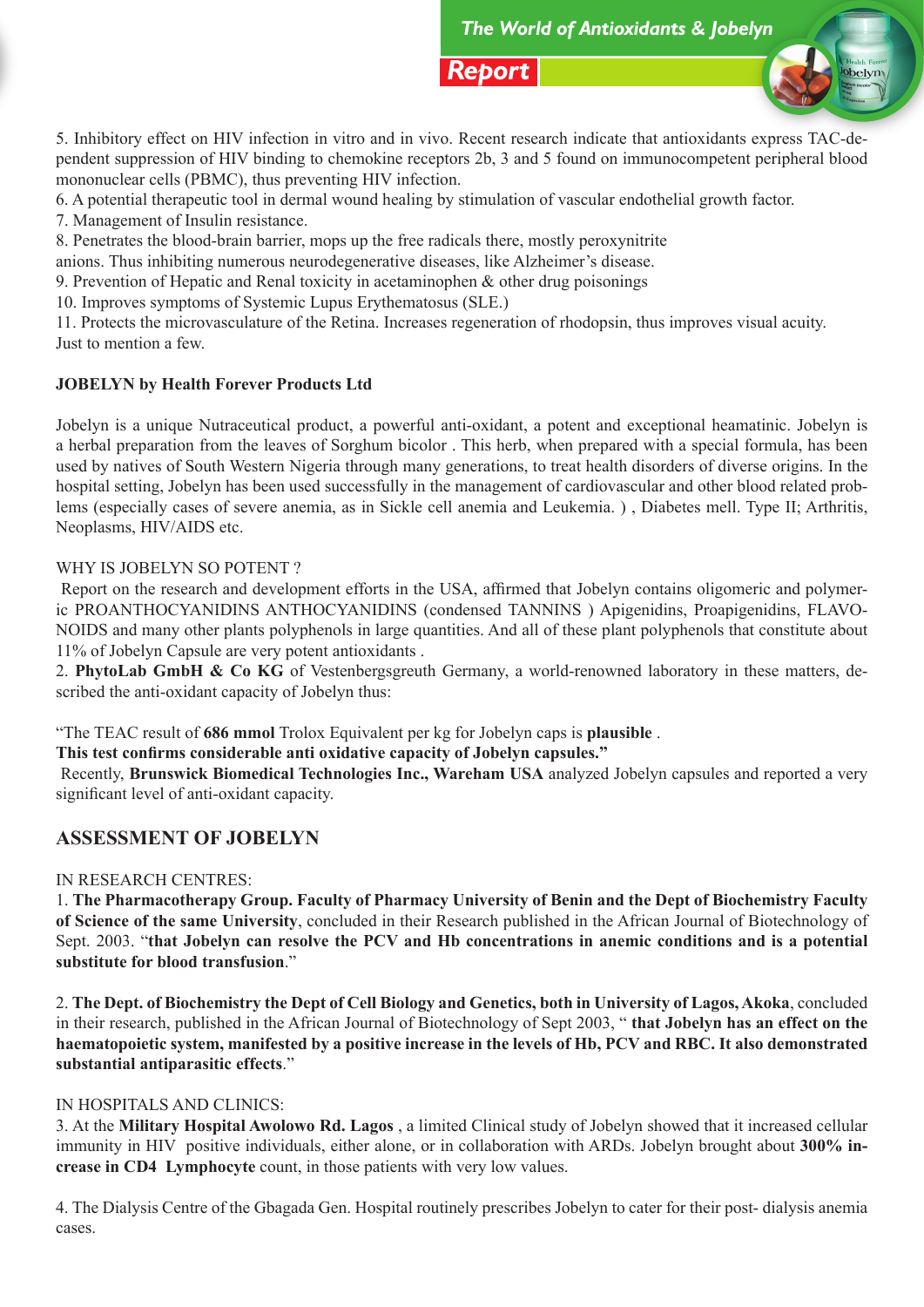

5. In a paper presented by **Dr. T.O. Onyia of BVM Hospital Ltd Apapa Lagos**, he claimed extensive use of Jobelyn for cases of burns, postoperative cases, septicemias, anemic heart failure and as a general haematinic for all patients.

6. **In Health Forever Clinic Ikeja**, Jobelyn has been used for the past 4yrs and found to produce almost panacea effects. Improves. PCV and HB values; improves general condition of HIV positive patients- greatly enhances, the therapeutic standards of anti hypertensive and antidiabetics drugs.

7. The most recent documented study of the **Hematinic** effect of Jobelyn was on a 5years old child, whose Hb value dropped to 2.6g% through many years. Exact etiology remains unknown but, parents claimed he received local treatments because of incessant convulsions from ? Pyrexia. He was to be transfused at the Surulere General Hospital on the 31st of August 2004, but was not, because of financial constraints. In my Hospital, Lindabel Medical Centre, pending further investigations, the child was placed on Jobelyn capsules one B.D. Within 10 days, his Hb gradually climbed to 8.6g% - confirmed at the Surulere General Hospital Laboratory. His condition is still being monitored and he is still on Jobelyn capsules.

## HOW SAFE IS JOBELYN ?

The Natives in South West Nigeria have used this preparation for generations without adverse effects, but the manufacturers insisted on further modern medicine assessment checks. After a series of international standard tests, **Dr . Joshua F. Eniojukan Ph. D** of the Medicine Assessment, Pharmaco epidemiology and Pharmaco economics unit of the School of Pharmacy CMUL Idiaraba, made the following conclusions on Jobelyn.

"**The LD 50** value and the tolerance limits recorded would indicate a profound safety profile for this product. At the current dosage regimens recommended by the manufacturers, one can infer from these studies that the possibilities of exhibiting toxicities in the clinics are very remote."

#### PRESENTATIONS

Jobelyn has been presented at many National and International fora. In the UK, USA Senegal, Ghana, just to mention a few. Recently, **Jobelyn** was on display at the **35th International Congress on Military Medicine (ICMM)** held in Washington DC USA Sept. 2004.

In an abstract submitted to the Scientific Committee of the ICMM. Col.Godwin Ayuba, Consultant Pathologist at the Military Hospital Ikoyi Lagos stated that "**Jobelyn is a good alternative and/or supplement to ARDs, in the management of HIV/ AIDS patients".** 

A poster presentation on the abstract was held during the International Congress, attended by military medical chiefs from 110 member countries.

**Col. Ayuba** conducted the clinical studies in collaboration with Dr. Patrick Erah of the Dept. of Clinical Pharmacy and Pharmacy Practice, University of Benin Nigeria.

#### **TESTIMONIALS**

## 1. **Sickle Cell Anemia Patient from FLORIDA USA**

It is with great pleasure I write to you, re: the great improvement of my son's health. There has been such a drastic turn around in his condition that the doctors are even amazed themselves. I gave the Jobelyn to him yesterday around 5 p.m. 3 capsules, and saw results within a few hours. Since then, his appetite has increased, he has greater levels of energy, and is now walking normally compared to when he was basically bed ridden for long periods of time as well as having to use a wheelchair for transit purposes. Due to this development the doctors have mentioned that there is a possibility that he may even go home tomorrow after being in the hospital for going onto 2 ½ wks. Although the pains have not totally gone, there has been a remarkable improvement overall.

Omar Shobola USA.

#### 2. **Sickle Cell Anemia patient from USA**

My fiancée's condition has slowly improved since starting the Jobelyn Right before we ordered our first supply; she was in a pretty bad state. She spent about 50% of her life in the hospital. At one point, we were in the hospital more than out and frequently, on the day we went home from the hospital, we wouldn't even make it home before the pain got so bad that we had to turn around and go right back to the hospital. Back then, her hemoglobin usually ran in the low-to-mid 7s. well, it's now about three and a half months later. Along the way, she's had only one hospital visit, and the crisis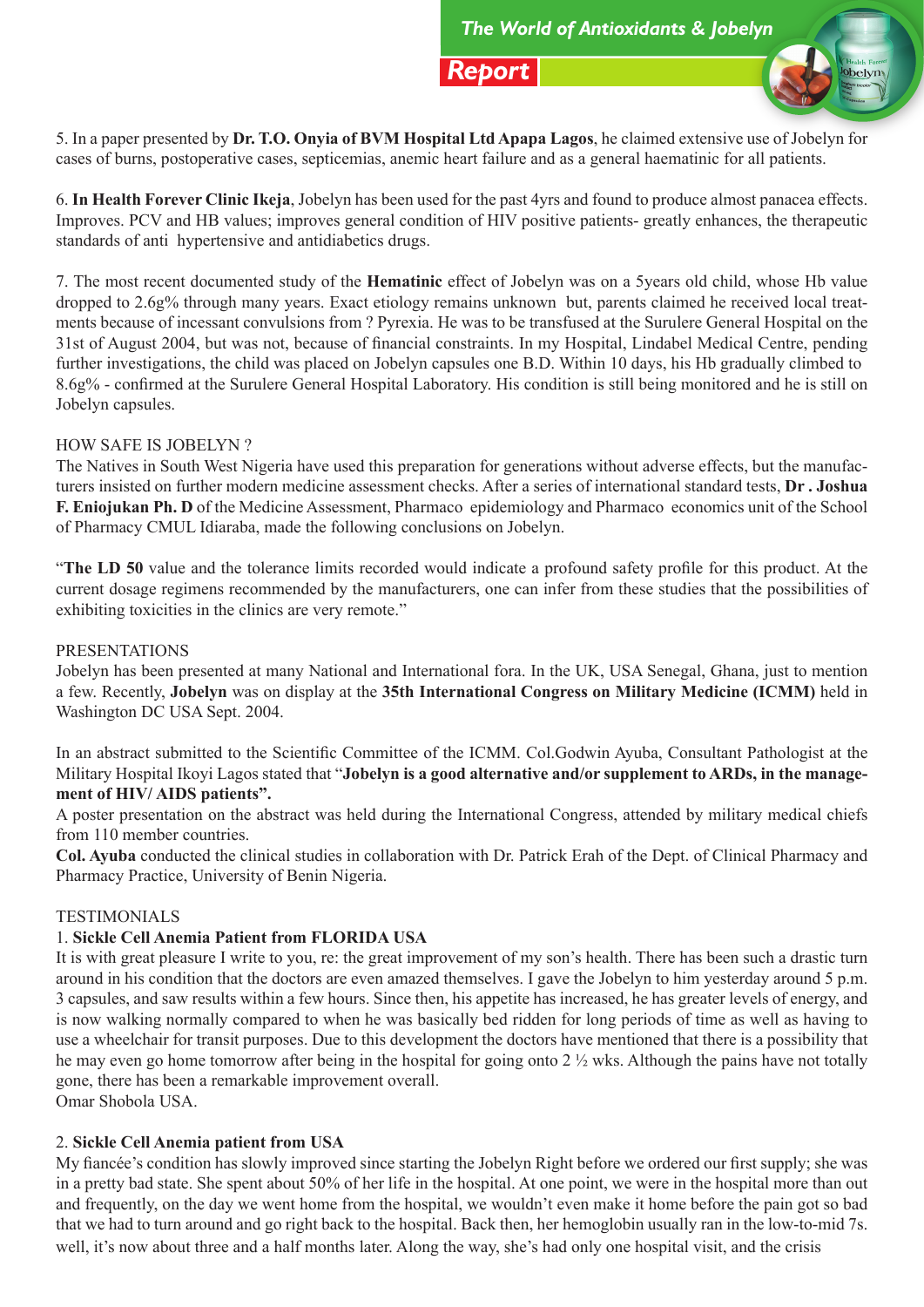

wasn't nearly as severe as the previous ones. Her hemoglobin reached as high as 8.7! I can't remember the last time her hemoglobin has been this high since I met her about 4 years ago! Nothing else has really changed in her routine except for taking Jobelyn.

The last hemoglobin count she had done (while in the hospital, in crisis), was 8.3. Marc Milline Notasha Cox Parent of A Sickle- Cell Anemia Patient

3. In her book, **"Sickle Cell, How to cope,"** published by Spectrum Books Ltd., Mrs. Hilda Ogbe, an expatriate, living in Nigeria for over 48yrs, described. Jobelyn as a blood tonic making it possible for sickle cell sufferers to lead normal lives". For 25yrs She successfully treated sickle-cell disorder with Nigerian herbs, and confirmed that "Jobelyn products increase in a very short time the red blood cells and support the immune system.

An American, whose wife is an associate professor in the department of occupational therapy, Boston University, Massachusetts, USA. He had Acute Myeloid Leukemia, refractory type M-O. He received three courses of chemotherapy between October and January 1996-1997. Two weeks after the last chemotherapy, his leukemia relapsed. He went for another protocol in which he received lymphocyte infusion (helper T cells) followed by three weeks of interleuken 2. injections. In spite of all these, his blast continued to increase and the haematocrit kept going down. He was transfused with two pints of whole blood every other day. He also received multiple platelet transfusions. His case was dismissed by his doctors at **Dana Farber Cancer Centre** (one of the best two cancer centers in the world) as irredeemable. He was given two days to live after discharge from Hospital. His wife, Elsie, placed an order for Jobelyn capsules through the internet. Samples of Jobelyn were sent to her and were administered on her husband who was admitted for acute myeloid leukemia at Dana Farber Cancer Institute Boston. He was already discharged and given two to three days at most to die because his body rejected all the blood transfused.

Jobelyn helped to prolong his life for more than he was expected to live. Though the patient is now deceased, his condition while on this therapy could best be summarized in the spouse's own words: "The Jobelyn definitely stabilized his hematocrit for as long as he took it and it may have prolonged his life a few weeks. Having been able to keep him alive for a month after they thought he was going to die, was worth it".

Dr. Elsie R. Vergara (Associate Professor) Boston University MA.USA

Distinguished Ladies and Gentlemen, with our new knowledge on, FREE OXYGEN RADICALS and ANTI-OXIDANTS, the primary focus in medicine will become **disease prevention and good health preservation,**  rather than its protracted, cost intensive and invasive treatment protocols.

\* The new Paradigm, that **free oxygen radicals are responsible for ageing and almost all our ailments and that anti-oxidants scavenge and mop up the free radicals giving us a new lease of healthy life, will remove restrictions and barriers and make future progress within the medical field possible.** 

**Dr. David Abia- Okon (MD; SCS-Hungary)**  (MDCN 6500; AQ: 2331) Medical Consultant, Health Forever Products Ltd; (08033377787, 08023135641, 01-4753067)

# MAN WAS MADE TO EAT FRUITS AND DRINK WATER.

It is my strong conviction that every normal protein molecule, DNA, RNA, GENES in the human anatomy originated directly or indirectly from the plant kingdom. I am not surprised that the plant Kingdom is flooded with myriads of **antioxidants,** obviously meant for the humans who are sensible enough to consume them. Even in the Holy Bible, in the Book of Daniel, chapter 1; King Nebuchadnezzar of Babylon, captured Jerusalem and planned to nurture some of the captured Israelites to nobility status. Daniel, Hananiah, Mishael and Azariah, were the prominent ones amongst them The King assigned to them daily portion of the rich foods which he the King ate.